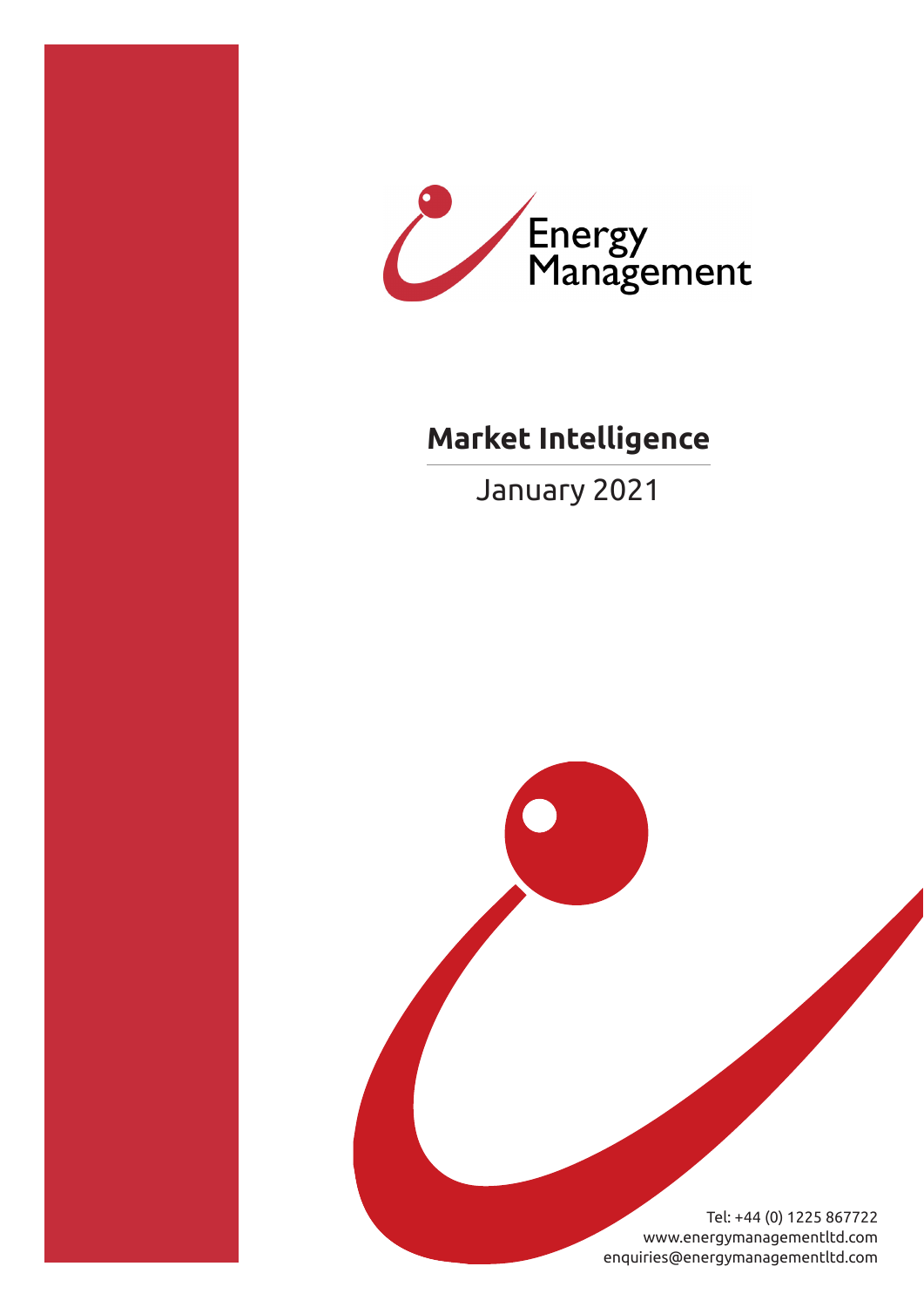

#### **GAS REVIEW**

#### Gas News

#### Year-on-year storage capacity drops by 12%

As 2021 dawned, the brief respite that Christmas and New Year brought to the market came to an end. Minor incremental price rises took place in the first few working days but then the bulls took hold of the short-term market, causing prices to leap by more than a third to a two-year high.

The call for gas intensified in the face of low levels of power generation from wind, as well as plummeting temperatures. The mainland European market followed the

same trend.

The cold weather also prompted significant withdrawals from gas storage sites across Europe, causing overall capacity to drop by 72% fullness, compared to 84% fullness at this time last year, according to Gas Storage Europe (the storage operators' association).

The bulls did release their grip after a few days but, in the main, the market remains highly sensitive to short term influences.

#### Historic NBP Gas Graph



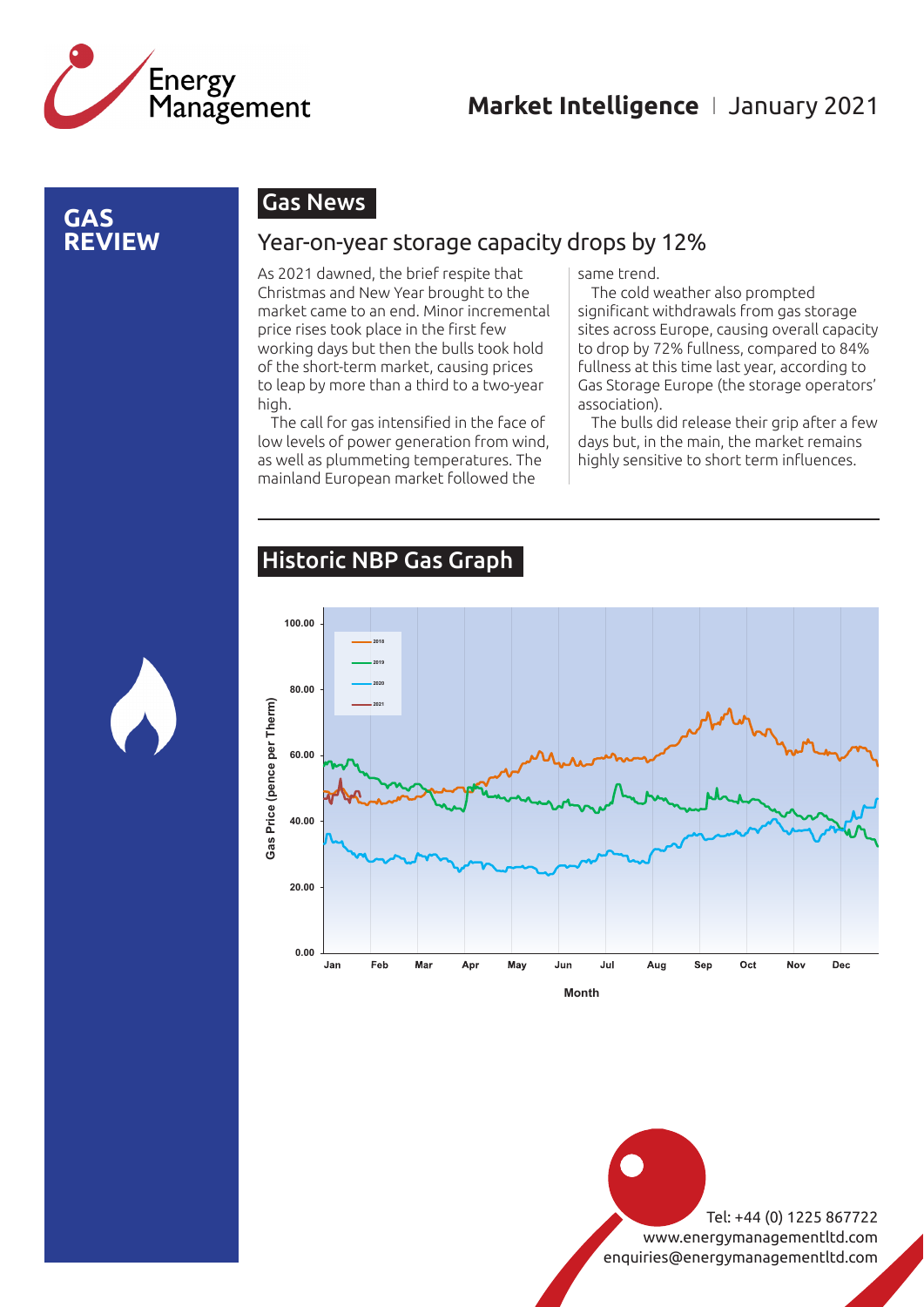

**GAS REVIEW**

#### NBP Gas Prices

|                  | <b>Trading date</b> |           |                 |
|------------------|---------------------|-----------|-----------------|
|                  | <b>22-Dec-20</b>    | 22-Jan-21 | <b>Increase</b> |
| Summer 21        | 40.51               | 44.05     | 3.54            |
| <b>Winter 21</b> | 48.91               | 52.10     | 3.19            |
| <b>Summer 22</b> | 38.57               | 39.55     | 0.98            |
| <b>Winter 22</b> | 46.41               | 47.60     | 1.19            |

#### Forward NBP Gas Curve

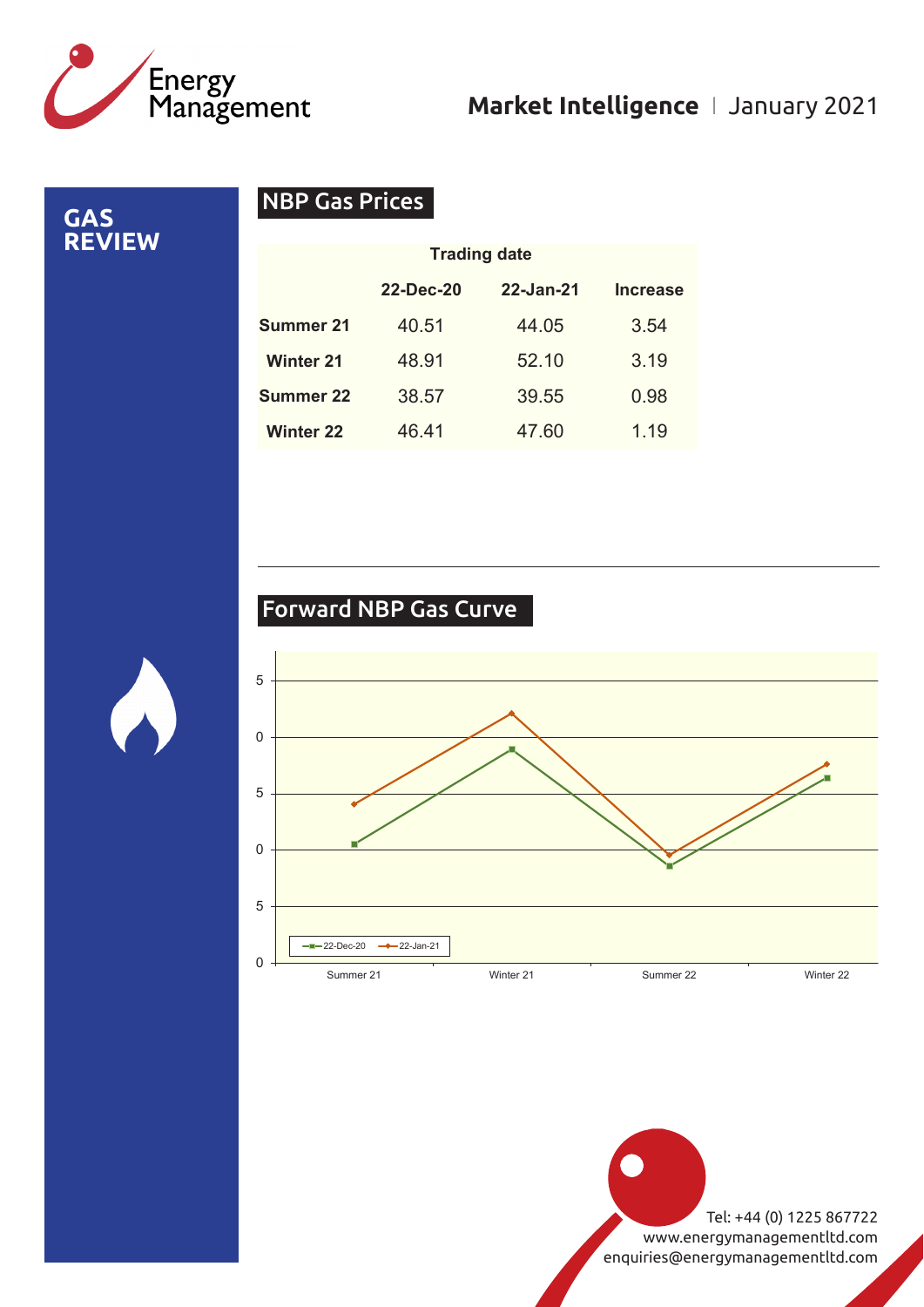

#### **ELECTRICITY REVIEW**

#### Electricity News

#### EMN raises an important question

After price rises throughout December, 2021 began with one of the most aggressive short-term spikes the market has seen in the past 18 months.

Lower-than-average temperatures here in the UK contributed to the upward curve, as did an increased reliance on natural gas to make up the shortfall from a drop in wind generated output. With a record increase in emission costs, prices could only go one way.

While most of the world remains firmly gripped by COVID-19, Asia is beginning to show signs of an economic recovery and this has led to an increased demand in LNG.

 The importation of LNG is a key factor in the UK's ability to ensure fossil fuel power

generation can continue to generate at peak demand when wind output drops. Securing precious LNG deliveries often involves a bidding war with inflated prices resulting from this.

You would have thought a third national lockdown would have suppressed energy demand, as it did in the first one back in March when the economy ground to a halt.

But National Grid have already issued an EMN (Electricity Margin Notice) as renewal generation has failed to generate the volumes needed due to low winds.

The question has to be asked – where would we be if the entire country was at work under normal conditions?



#### Undelivered Wholesale Electricity Rates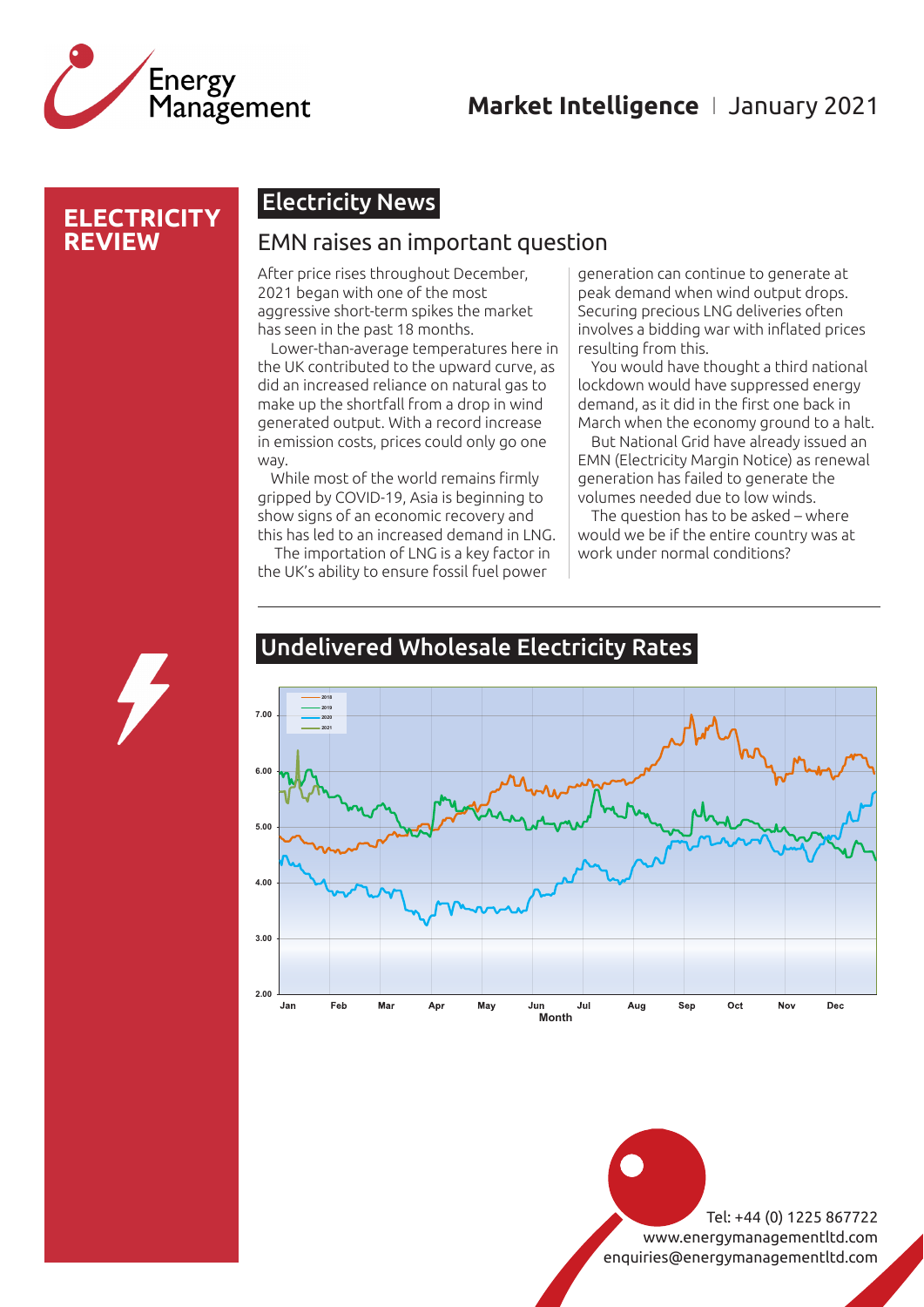# Energy<br>Management

## **Market Intelligence** I January 2021

| <b>ELECTRICITY</b><br><b>REVIEW</b> | <b>OTC Power Price Assessments £/MWh</b> |           |           |                 |  |
|-------------------------------------|------------------------------------------|-----------|-----------|-----------------|--|
|                                     | <b>Trading date</b>                      |           |           |                 |  |
|                                     |                                          | 22-Dec-20 | 22-Jan-21 | <b>Increase</b> |  |
|                                     | <b>Summer 21</b>                         | 50.00     | 53.10     | 3.10            |  |
|                                     | <b>Winter 21</b>                         | 55.65     | 58.95     | 3.30            |  |
|                                     | Summer 22                                | 46.50     | 46.30     | $-0.20$         |  |
|                                     | <b>Winter 22</b>                         | 53.90     | 54.75     | 0.85            |  |
|                                     |                                          |           |           |                 |  |

## OTC Electricity Forward Price Curve